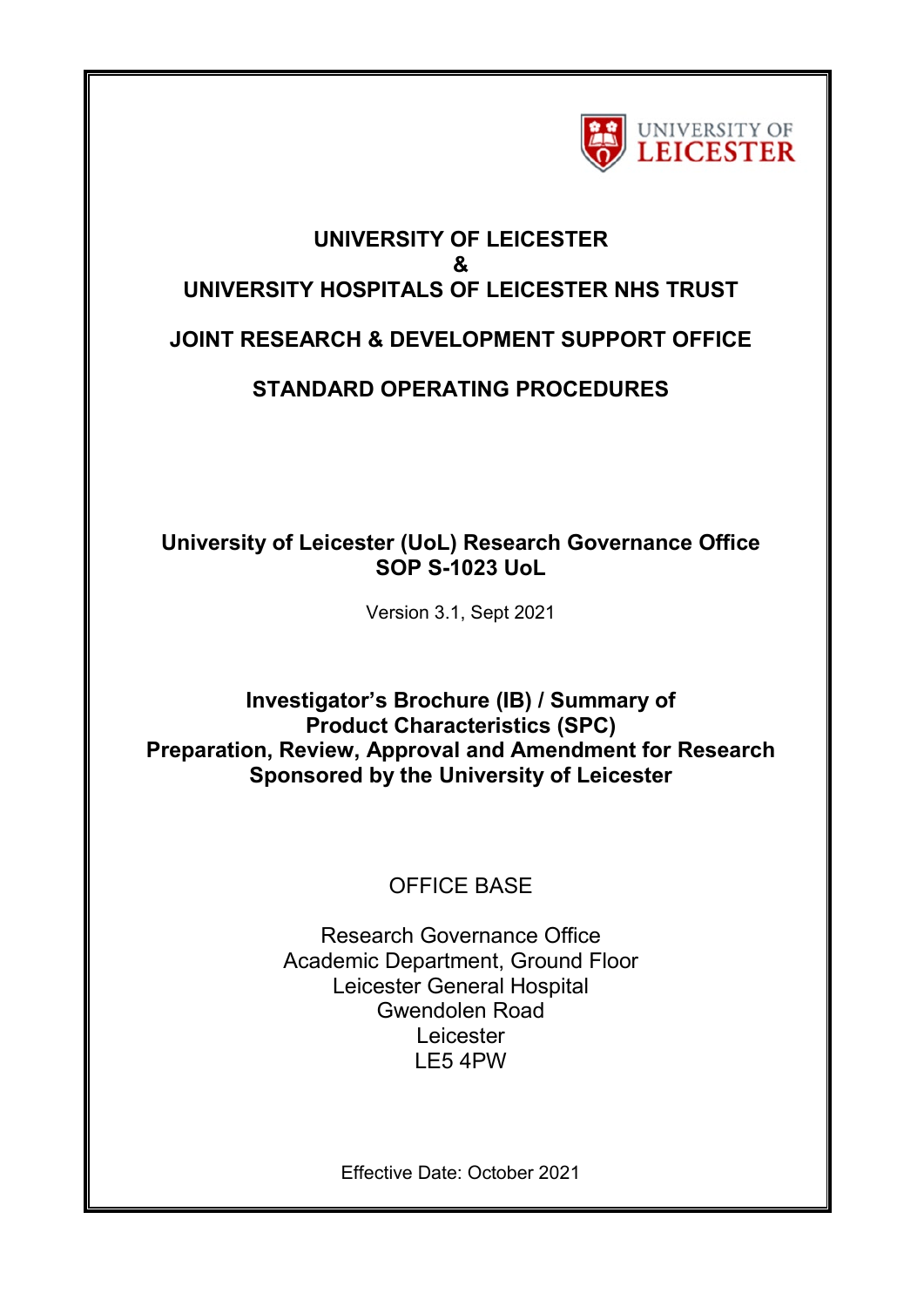**Standard Operating Procedure: SOP S-1023 UoL Investigator's Brochure (IB) / Summary of Product Characteristics (SPC) Preparation, Review, Approval and Amendment for Research Sponsored by the University of** 



**Research & Development** 

#### **1. INTRODUCTION:**

This Standard Operating Procedure (SOP) describes the process to be adopted by a Chief Investigator when producing an Investigator Brochure (IB) for a research study involving a medicinal product to be used in either a new indication or as a new compound.

The outcome is that all research using Investigational Medicinal Products (IMPs) has a comprehensive document detailing all known safety reference data and that this data is reviewed on at least an annual basis. Each IMP must have an IB.

#### **2. SCOPE**

This SOP applies to all research studies that are using, or intend to use, IMPs and that are sponsored by the University of Leicester (UoL).

#### **3. DEFINITION**

An Investigator's Brochure (IB) is part of the clinical trial authorisation (CTA) application. It documents all relevant information about the Investigational Medicinal Product (IMP), including chemical structure, non-clinical trials and clinical trials.

It should be prepared from all available information and evidence that supports the rationale for the proposed clinical trial and the safe use of the IMP within it. It should also detail which adverse reactions are expected and their frequency of occurrence, giving valuable safety information and guidance to the investigator(s) to use for assessing expectedness and determining the expedited reporting requirements of any suspected unexpected serious adverse reactions (SUSARs).

The IB is a key trial document required by the competent authority and the research ethics committee. It must be reviewed on at least an annual basis and updated if necessary.

#### **3.1 When is a Full Investigator's Brochure Required?**

**3.1.1** When conducting an IMP study using a product that has not yet been granted a licensing authorisation (non- approved compound) a fully comprehensive IB is required. It is likely that this type of study will be categorised as Type C in accordance with the Medicines and Healthcare Regulatory Agency (MHRA) Risk Based Assessment approach to IMP studies. However, this will be confirmed on a case-by-case basis at Sponsor Green Light Process risk assessment.

**3.1.2** In cases where a licensed product is to be used outside of the licensed indication, or in a different subject population, it is not necessary to complete a full IB. A summary of relevant data that complements the existing Summary of Product Characteristics (SPC) to support the use of the IMP in the study will be required instead. As Sponsor, UoL recommend that the summary is included within the protocol, and that a SPC is appended to this document. It is likely that this type of study will be categorised as Type B in accordance with the MHRA Risk Based Assessment approach to IMP studies. However, this will be confirmed on a case-bycase basis at Sponsor Green Light Process risk assessment.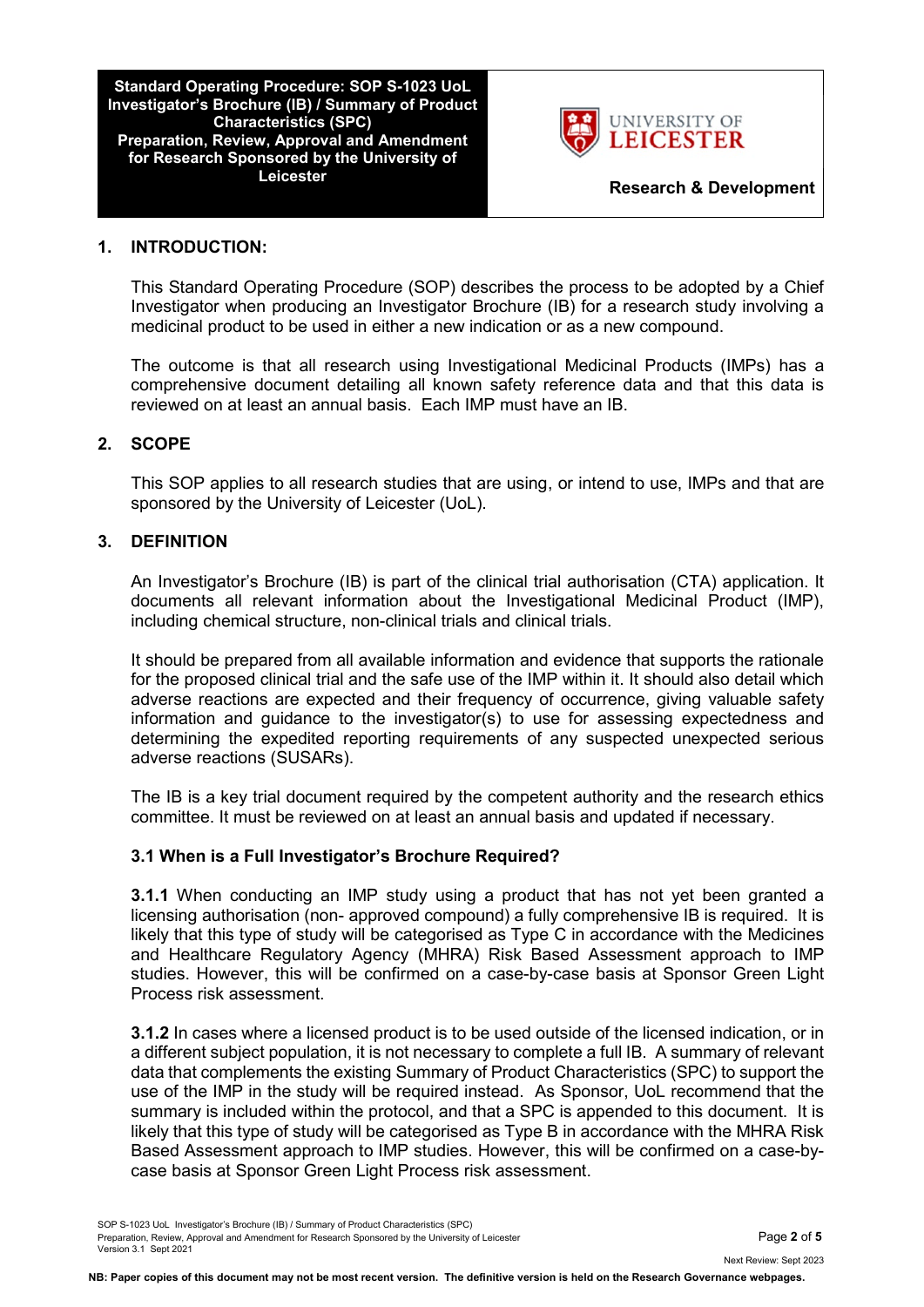**3.1.3** In cases where a licensed product is being used within the terms of its license an IB will not be required. The SPC as published by the product manufacturer will be an appropriate document to use as Reference Safety Data for assessments of expectedness. It is likely that this type of study will be categorised as Type A in accordance with the MHRA Risk Based Assessment approach to IMP studies. However, this will be confirmed on a case-by-case basis at Sponsor Green Light Process risk assessment.

#### **4. PREPARATION OF THE IB**

The Chief Investigator is responsible for coordinating the production of the IB. It is recommended that input from other relevant personnel (i.e. pharmacy) is sought, and that all review comments are retained. It is important that where comments have been submitted but not incorporated, a record is kept along with a brief explanation as to why the suggested changes were not made.

The IB or SPC forms part of the essential documents for an IMP study, and must be included within the documentation submitted to the Sponsor to be reviewed as part of the Sponsor review process. Where there is no evidence to show input during the preparation and production of an IB, a final review and sign off from the Clinical Trials Pharmacist will be required. This will be requested by the Research Governance Office.

The IB must not be forwarded to the competent authority (MHRA) or the Research Ethics Committee prior to Sponsor sign off. The IB template is provided in Appendix 1.

#### **4.1. Points to Consider when Preparing the Investigator's Brochure**

The IB or equivalent document, e.g. SPC for marketed products, must be used as the reference document for assessments of the expectedness of any adverse reaction that might occur during the clinical trial.

#### **5. REVIEW / UPDATES TO THE INVESTIGATOR'S BROCHURE**

The IB or SPC must be reviewed on at least an annual basis. The review and the decision to continue to use the existing version or to change the document must be documented using the UoL IB/SPC review template (Appendix 2). This process must be completed irrespective of whether changes were necessary. It is expected that the Clinical Trials Pharmacist be involved in the review / revision process of the IB.

More frequent review / revision may be appropriate, but this will depend on the stage of development of the drug or the generation of relevant new information. However, in accordance with GCP, relevant new information may be so important that it should be communicated to all Investigators, and possibly to the REC and/or regulatory authority before an IB revision has taken place.

A copy of the revised IB must be sent to the Sponsor for final sign off before it is sent to all sites. The Sponsor will send to the Clinical Trials Pharmacist for review and sign off at every revision / review unless evidence of their involvement can be provided. The IB template requires signatures from the Chief Investigator, Clinical Trials Pharmacist and the Sponsor for each version.

It is the responsibility of the CI to ensure that all sites have most recent version of the IB once signed off by the Sponsor or the most recent version of the SPC. It is expected that evidence be provided to show that the sites have received the latest version. An email trail will be acceptable evidence.

#### **5.1 Submission of Revised Investigator's Brochures**

SOP S-1023 UoL Investigator's Brochure (IB) / Summary of Product Characteristics (SPC) Preparation, Review, Approval and Amendment for Research Sponsored by the University of Leicester **Page 19 of 5** and **Page 3 of 5** Version 3.1 Sept 2021

Next Review: Sept 2023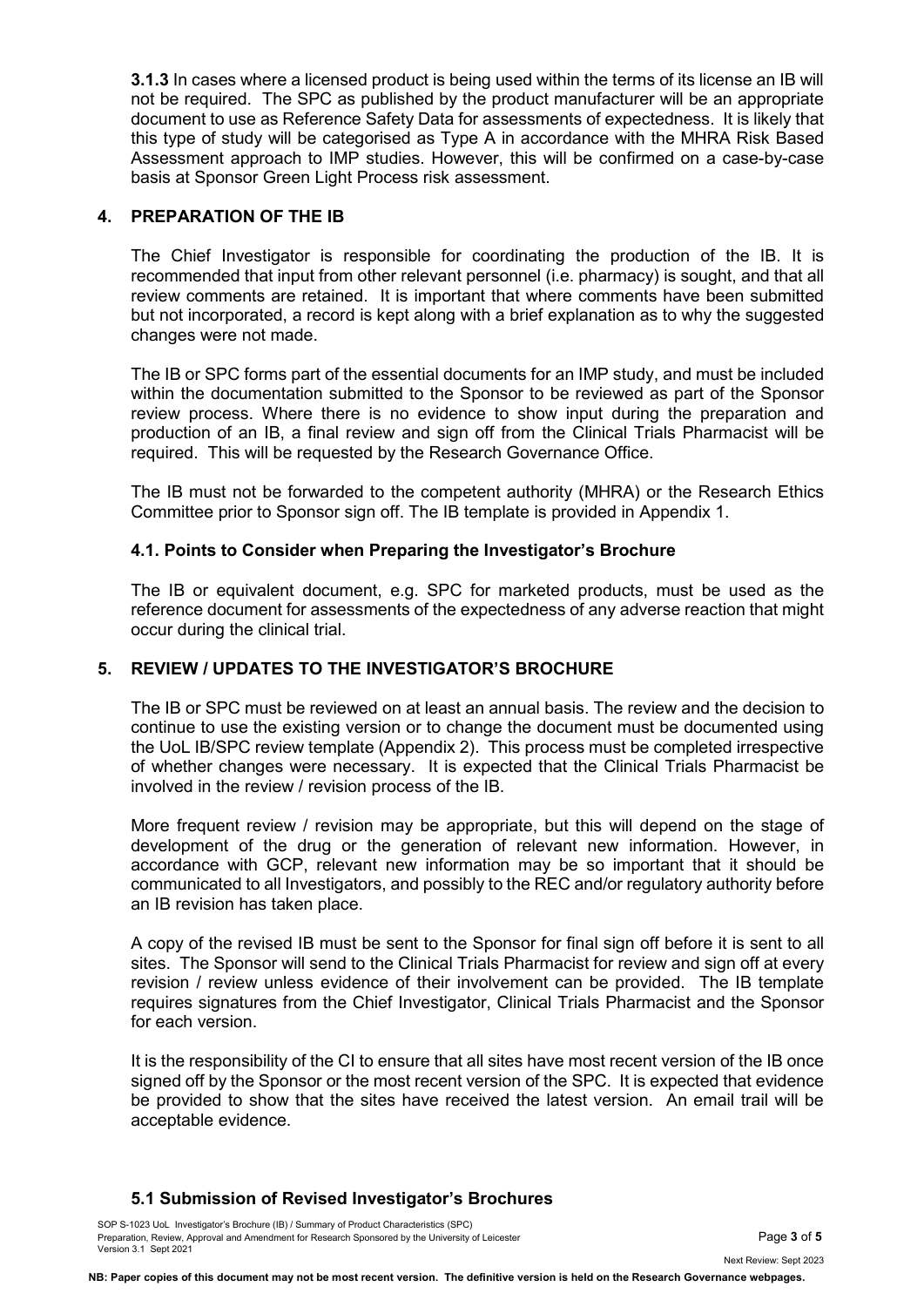Where an IB requires revision and not simply review, amendments will be made to the document, which requires both regulatory authority and REC approval. It is important to include the following information in the submission:

- how the risk/benefit assessment of the study has been affected
- how these changes impact the trial
- what alterations to the protocol are proposed to take account of these changes?

Where revisions alter benefit/risk assessment of the study, the revised IB must be submitted as a substantial amendment. Details on how to submit a substantial amendment can be found in SOP S-1018 UoL. Where alterations to the protocol are required, it is advisable to submit all revised documents in one amendment.

#### **5.2 Amendments Regarding Investigator's Brochure Safety Updates**

The Reference Safety Information (RSI) for any IMPs involved in a clinical trial must stay consistent during each reporting period. At the end of the reporting period the Sponsor in collaboration with the Chief Investigator may assess the new safety information that has been generated and submit any proposed safety changes to the IB or RSI as a substantial amendment. This amendment should be supported by the Annual Safety Report/Development Safety Update Report and approved before the RSI is changed.

Changes to the RSI include the downgrading of reactions from unexpected to expected; until the amendment justifying the downgrading has been approved, the events must be treated as unexpected.

|                |                                    | Responsibility Undertaken by                                                | Activity                                                                                                                |
|----------------|------------------------------------|-----------------------------------------------------------------------------|-------------------------------------------------------------------------------------------------------------------------|
|                | Sponsor                            | Research<br>Governance<br>Manager or<br>delegate                            | Confirm an IB / SPC is included within the Sponsor<br>documentation submitted for review.                               |
| $\overline{2}$ | Sponsor                            | Research<br>Governance<br>Manager or<br>delegate /                          | Confirm with Pharmacy that a copy has been received to<br>enable Pharmacy process to begin                              |
| 3              | Chief<br>Investigator              | Chief<br>Investigator                                                       | Generate IB or provide copy of existing SPC to the Sponsor<br>as part of the Sponsor review documentation requirements. |
| 4              | Chief<br>Investigator              | Chief<br>Investigator                                                       | Ensure that the annual review of IB/SPC is undertaken,<br>documented and distributed as required                        |
| 5              | Pharmacy                           | <b>Clinical Trial</b><br><b>Pharmacists</b>                                 | Ensure that an up to date IB is maintained in the Pharmacy<br>file                                                      |
| 6              | Chief<br>Investigator<br>/ Sponsor | Chief<br>Investigator /<br>Research<br>Governance<br>Manager or<br>Delegate | Ensure revisions to IB are sent for relevant approvals to<br>MHRA & REC.                                                |

#### **6. RESPONSIBILITIES**

#### This table is used to track the development and approval of the document and any changes made on revised / reviewed versions:

SOP S-1023 UoL Investigator's Brochure (IB) / Summary of Product Characteristics (SPC) Preparation, Review, Approval and Amendment for Research Sponsored by the University of Leicester **Page 1** of 5 Version 3.1 Sept 2021

Next Review: Sept 2023

**NB: Paper copies of this document may not be most recent version. The definitive version is held on the Research Governance webpages.**